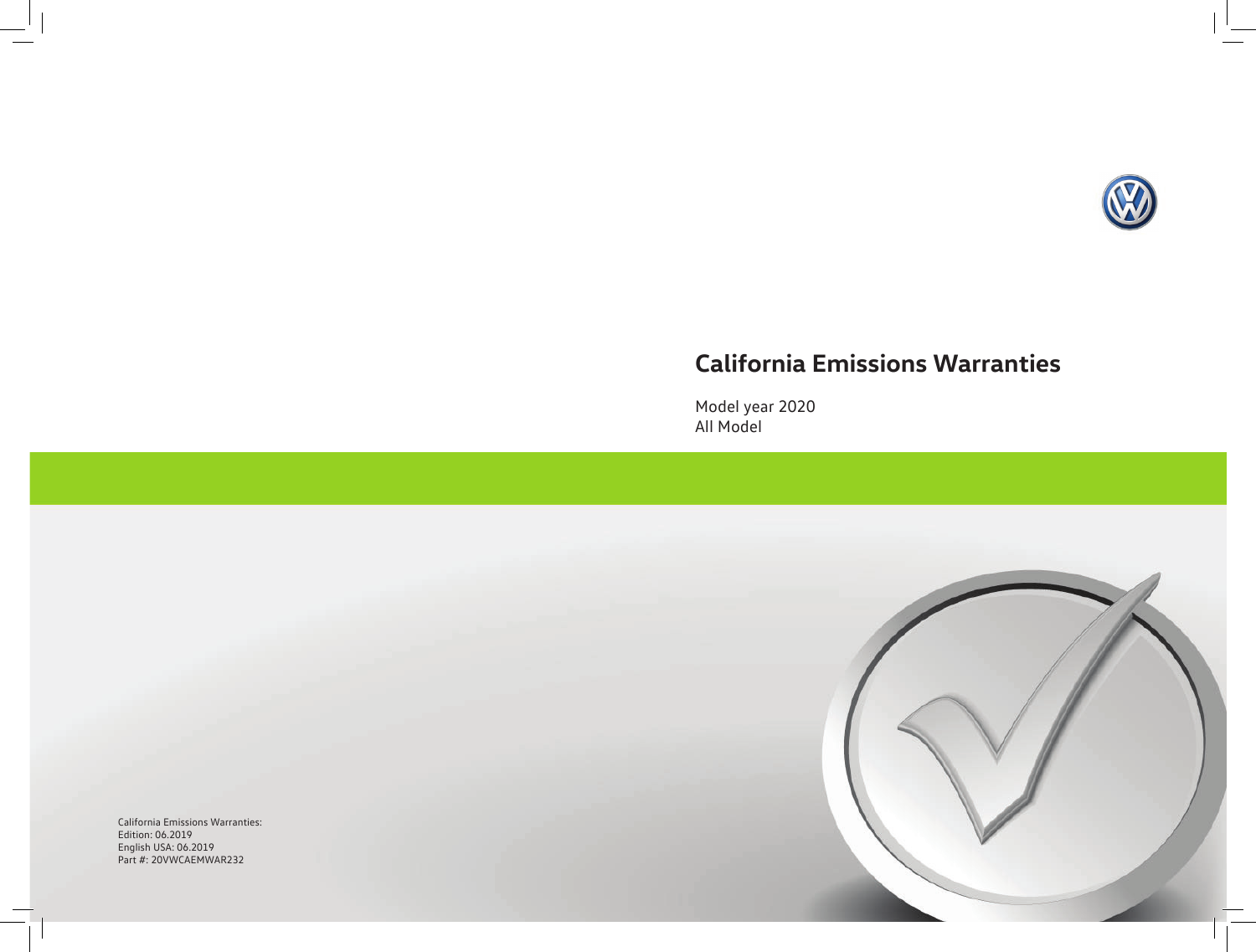# **Afterword**

It has always been Volkswagen's policy to continuously improve its products. Volkswagen, therefore, reserves the right to make changes in design and specifications, and to make additions or improvements to its products without incurring any obligation to install them on products previously manufactured.

All rights reserved.

May not be reproduced or translated in whole or in part without the written consent of Volkswagen Group of America, Inc. Specifications are subject to change without notice.

Text and specifications in this manual are based on information and knowledge available at the time of printing.

May not be reproduced or translated in whole or in part without consent of Volkswagen AG.

Printed in The United States

© 2019 Volkswagen Group of America, Inc.



Printed on environmentally friendly paper (bleached without chlorine, recyclable).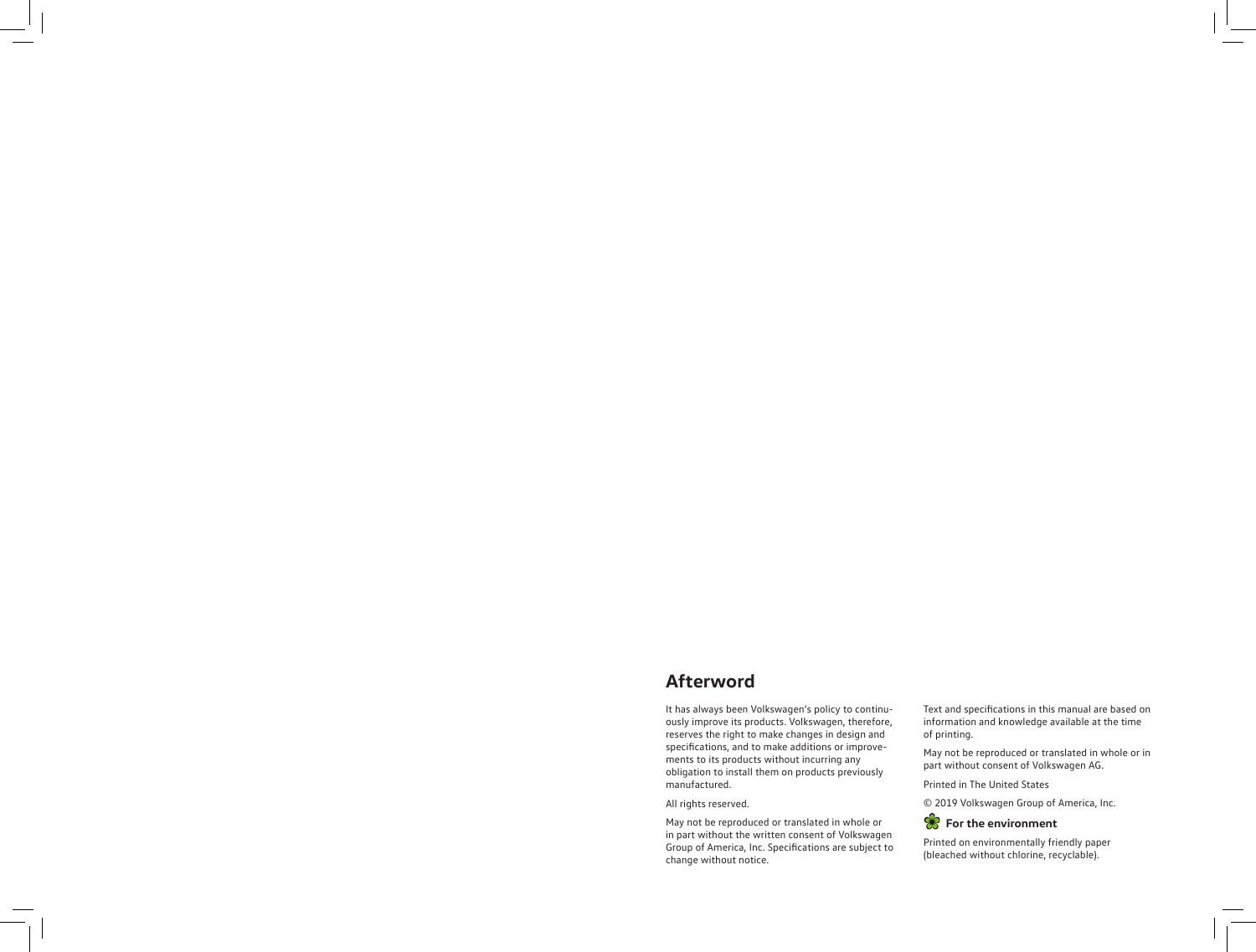# **Table of contents**

| <b>General Warranty information  2</b> |  |  |
|----------------------------------------|--|--|
| General Warranty Information 2         |  |  |

### **California Emissions Control System Warranties . . . . . . . . . . . . 3**

| oystem warranties  o |  |  |  |  |  |  |  |
|----------------------|--|--|--|--|--|--|--|
|                      |  |  |  |  |  |  |  |

### **Your California Emissions Control System Warranties . . . . . 4**

| Short-term Emissions Defects Warranty 4       |
|-----------------------------------------------|
| Long-term Emissions Defects Warranty 5        |
| California Emissions Performance Warranty. 10 |
| Performance Warranty Claim Approval 10        |
| <b>Additional Information About Your</b>      |
| California Emissions \ Warranties 11          |

### **Independent Dispute Resolution**

**Program . . . . . . . . . . . . . . . . . . . . 13**

State-Specific Warranty Enforcement Laws. 14 NOTICE TO CALIFORNIA PURCHASERS . 15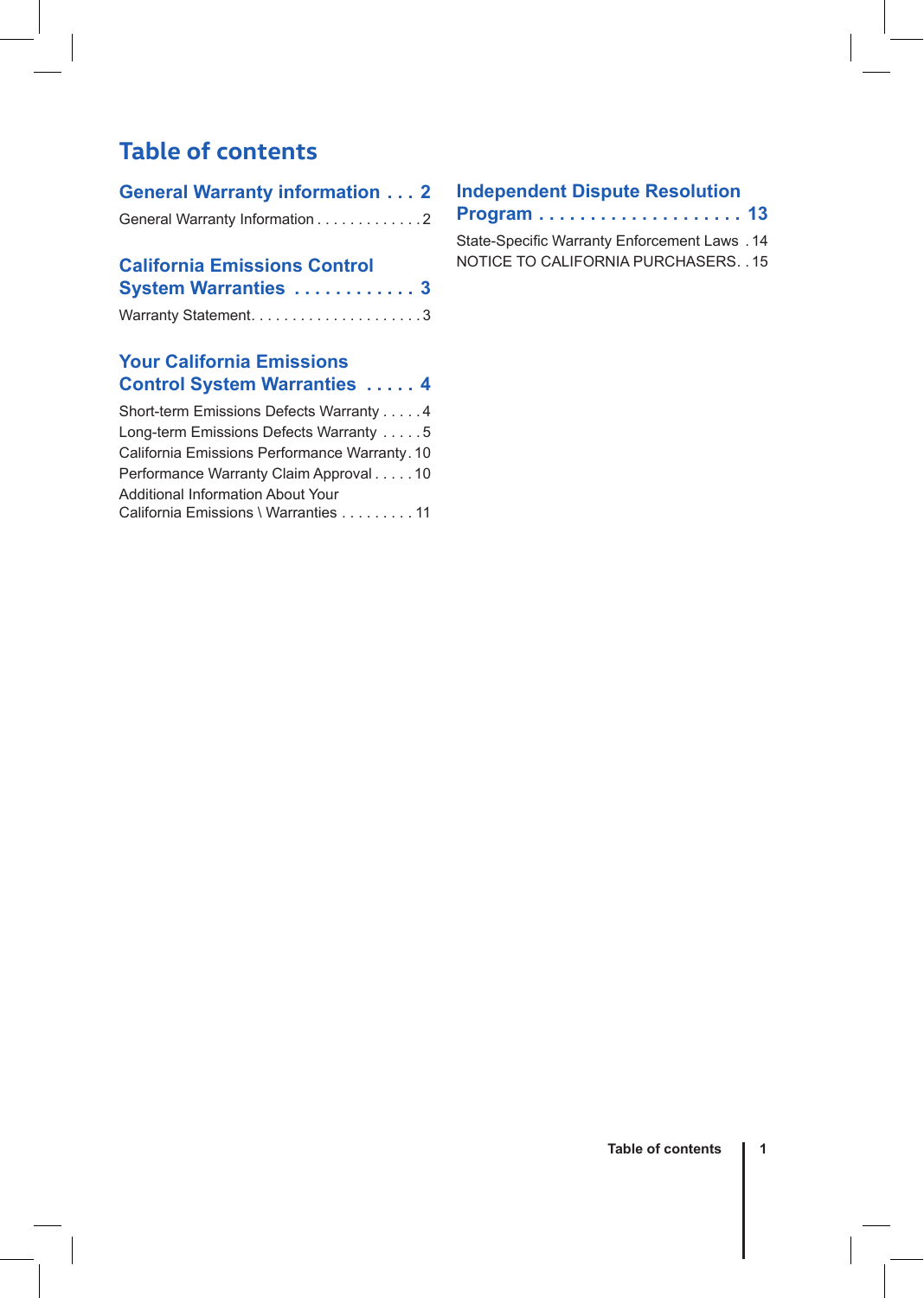# General Warranty information

### General Warranty Information

This document is a supplement to the **model year 2020** USA Warranty and Maintenance Booklet. It contains information relative to the State of California Emissions Warranties. Please review this supplemental warranty information as well as the warranty information detailed in the model year 2020 USA Warranty and Maintenance Booklet.

The Emissions Warranties set out on the following pages are warranties which the manufacturer is required by law to furnish to you at the time you take delivery of your new vehicle. These coverages may also be included in the Volkswagen 4 years or 50,000 miles, whichever occurs first, New Vehicle Limited Warranty.

The warranties required by Federal laws apply to all new Volkswagen vehicles imported and distributed by Volkswagen of America, Inc., an operating unit of Volkswagen Group of America, Inc. ("Volkswagen") for sale in the United States, including its territories. The warranties required by the State of California law apply to all new Volkswagen vehicles imported and distributed by Volkswagen for sale and registration in the following states:

- California
- Connecticut
- Delaware
- Maine
- Maryland
- New Jersey
- **New York**
- Oregon
- Rhode Island
- Vermont
- Washington (state)
- Commonwealth of Massachusetts
- Commonwealth of Pennsylvania

Therefore, the owner of an above mentioned vehicle may have warranty rights under both Federal and State mandated emissions warranties.

Please read these warranties carefully. If you have any questions concerning the applicability of each warranty to your vehicle or want to know whether a particular repair will be performed free of charge pursuant to these warranties, please see your local Volkswagen dealership. Should

**2 California Emissions Warranties**

you need help finding a dealer near you, feel free to reach out to Volkswagen Customer CARE using your preferred method of communication at:

### **www.vw.com/contact**

If you prefer to write, send your correspondence to the following address:

#### **Volkswagen Group of America, Inc. Customer CARE 3800 Hamlin Road Auburn Hills, MI 48326**

You can also reach us by phone:

Tel.: **1 (800) 822-8987**

**Volkswagen participates in BBB AUTO LINE, an arbitration program administered by the Council of Better Business Bureaus. If you have a problem arising under any Volkswagen written warranty, we request that you bring it to Volkswagen's attention. If we are unable to resolve it, you may file a claim with BBB AUTO LINE. To file a claim with BBB AUTO LINE, call 1-800-955-5100. There is no charge for the call. You are required to use the BBB AUTO LINE program before asserting in court any presumption set forth in California Civil Code Section 1793.22, and before pursuing any legal remedy under 15 U.S.C. 2310(d) with respect to the New Vehicle Limited Warranty. You are not required to use BBB AUTO LINE before pursuing rights and remedies under any other State or Federal law. You may also be required to use the BBB AUTO LINE procedure before pursuing legal remedies under your state lemon law. Further information on the BBB AUTO LINE can be found in the "Independent Dispute Resolution Program" section of this supplement.**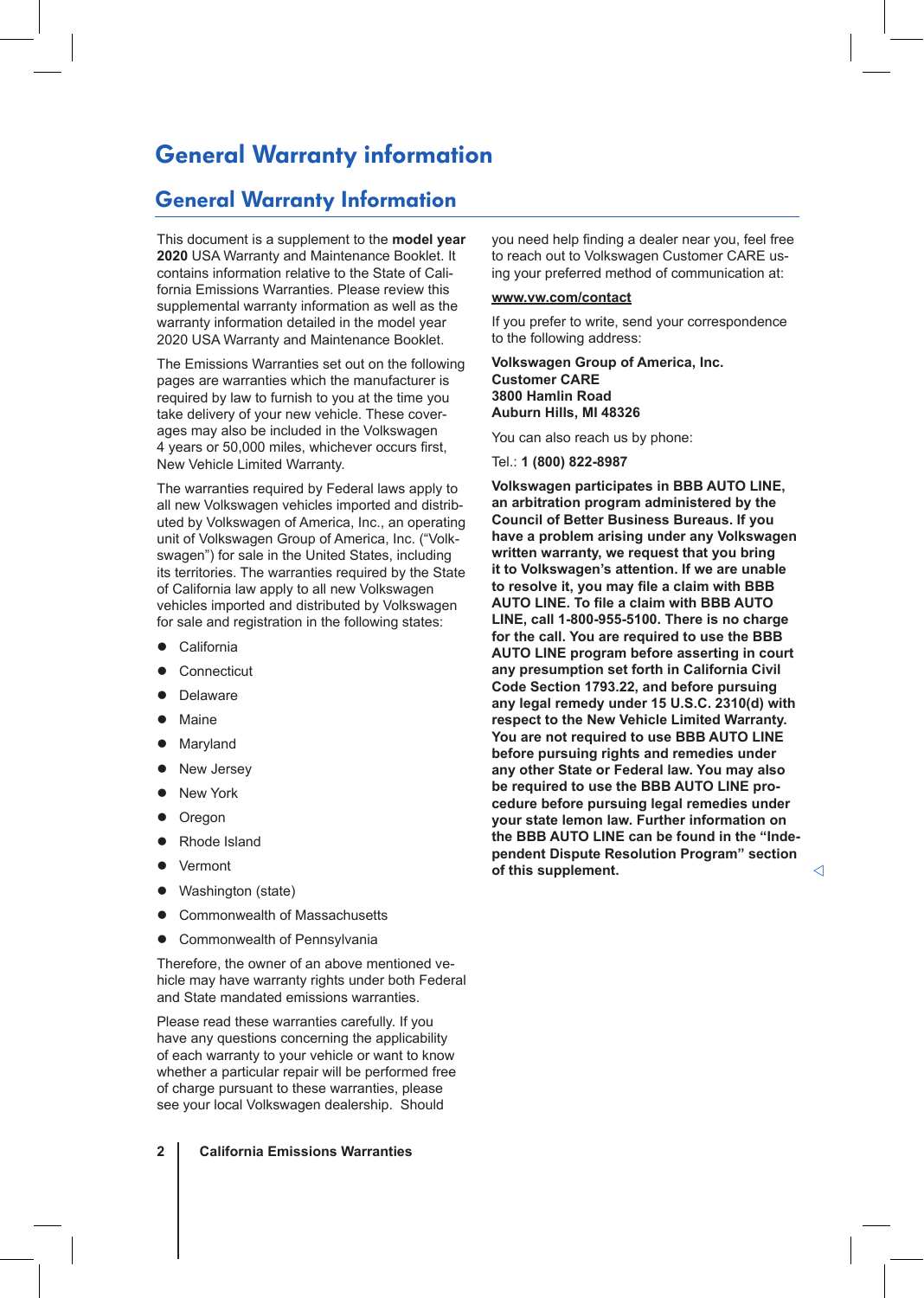# California Emissions Control System Warranties

### Warranty Statement

### **California law requires us to provide you with the following Emissions Warranty Statement:**

### **Your warranty rights and obligations**

The California Air Resources Board is pleased to explain the emission control system warranty on your **model year 2020** vehicle. In California, new motor vehicles must be designed, built and equipped to meet the State's stringent anti-smog standards. Volkswagen must warrant the emission control system on your vehicle for the periods of time listed below provided there has been no abuse, neglect or improper maintenance of your vehicle.

Your emission control system may include parts such as the fuel-injection system, the ignition system, catalytic converter, and engine computer. Also included may be hoses, belts, connectors and other emission-related assemblies.

Where a warrantable condition exits, Volkswagen will repair your vehicle at no cost to you including diagnosis, parts and labor.

#### **Manufacturer's warranty coverage:**

### **For 3 years or 50,000 miles, whichever occurs first:**

If your vehicle fails a Smog Check inspection, all necessary repairs and adjustments will be made by Volkswagen to ensure that your vehicle passes the inspection. This is your emission control system PERFORMANCE WARRANTY.

If any emission-related part on your vehicle is defective, the part will be repaired or replaced by Volkswagen. This is your short-term emission control system DEFECTS WARRANTY.

### **For 7 years or 70,000 miles, whichever occurs first:**

If an emission-related part listed in this booklet specially noted with coverage for 7 years or 70,000 miles is defective, the part will be repaired or replaced by Volkswagen. This is your long-term emission control system DEFECTS WARRANTY.

#### **Owner's Warranty Responsibilities:**

As the vehicle owner, you are responsible for the performance of the required maintenance listed in the Maintenance section of the model year 2020 USA Warranty and Maintenance Booklet. Volkswagen recommends that you retain all receipts covering maintenance on your vehicle, but Volkswagen cannot deny warranty solely for the

lack of receipts or for your failure to ensure the performance of all scheduled maintenance.

You are responsible for presenting your vehicle to an authorized Volkswagen dealer as soon as a problem exists. The warranty repairs should be completed in a reasonable amount of time, not to exceed 30 days.

As the vehicle owner, you should also be aware that Volkswagen may deny you warranty coverage if your vehicle or a part has failed due to abuse, neglect, improper maintenance or unapproved modifications.

If you have any questions regarding your warranty rights and responsibilities, you should contact Volkswagen Customer Care using our toll-free number: Tel.: **1 (800) 822-8987**

or write to the California Air Resources Board at:

**California Air Resources Board P.O. Box 8001 El Monte, CA 91734-2302**

▶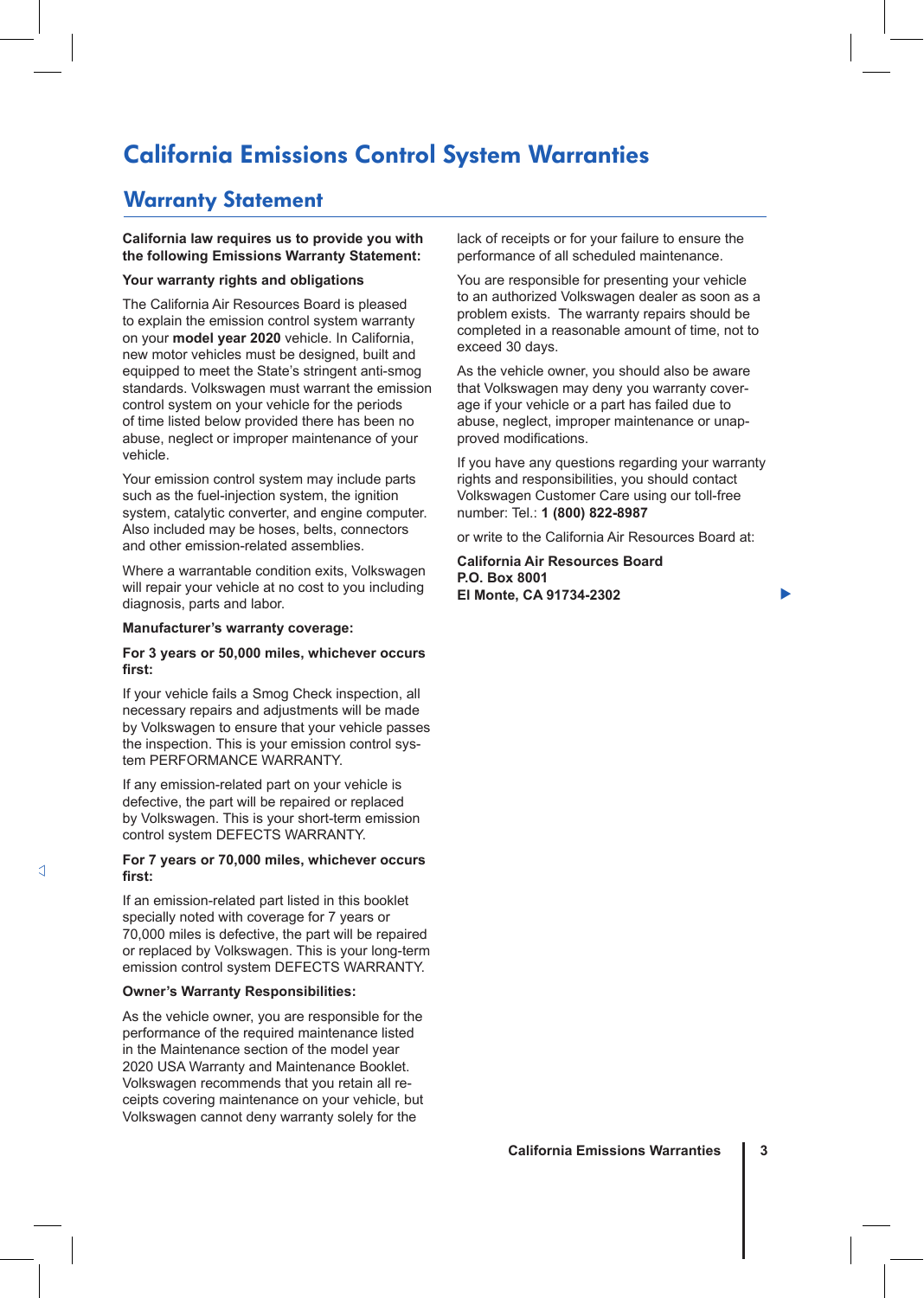# Your California Emissions Control System Warranties

### Short-term Emissions Defects Warranty

### **For 3 years / 50,000 miles**

Volkswagen of America, Inc., an operating unit of Volkswagen Group of America, Inc. ("Volkswagen"), warrants to the original retail purchaser or original lessee and any subsequent purchaser or lessee that every **model year 2020** Volkswagen vehicle imported by Volkswagen and certified for sale and registered in a California Emissions State:

- was designed, built and equipped so as to conform with all applicable requirements of the California Air Resources Board (CARB) and
- is free from defects in material and workmanship which cause the vehicle to fail to conform with CARB requirements, including any defect which would cause the vehicle's on-board malfunction indicator to illuminate, for 3 years or 50,000 miles, whichever occurs first.

A warranted part is any part installed on a motor vehicle or motor vehicle engine by the vehicle or engine manufacturer, or installed in a warranty repair, which affects any regulated emission from a motor vehicle or engine which is subject to California emission standards.

The obligation of Volkswagen under this warranty is limited, however, to the following: If within this period a defect in material or workmanship causes the vehicle to fail to conform with California regulations and the vehicle is brought to the workshop of any authorized Volkswagen dealer in the United States, including its territories, the dealer will make repairs as may be required by these regulations free of charge.

These coverages may also be included in the Volkswagen 4 years or 50,000 miles, whichever occurs first, New Vehicle Limited Warranty.

Your authorized Volkswagen dealer can tell you which parts of your vehicle are considered emissions-related and subject to special warranty coverage.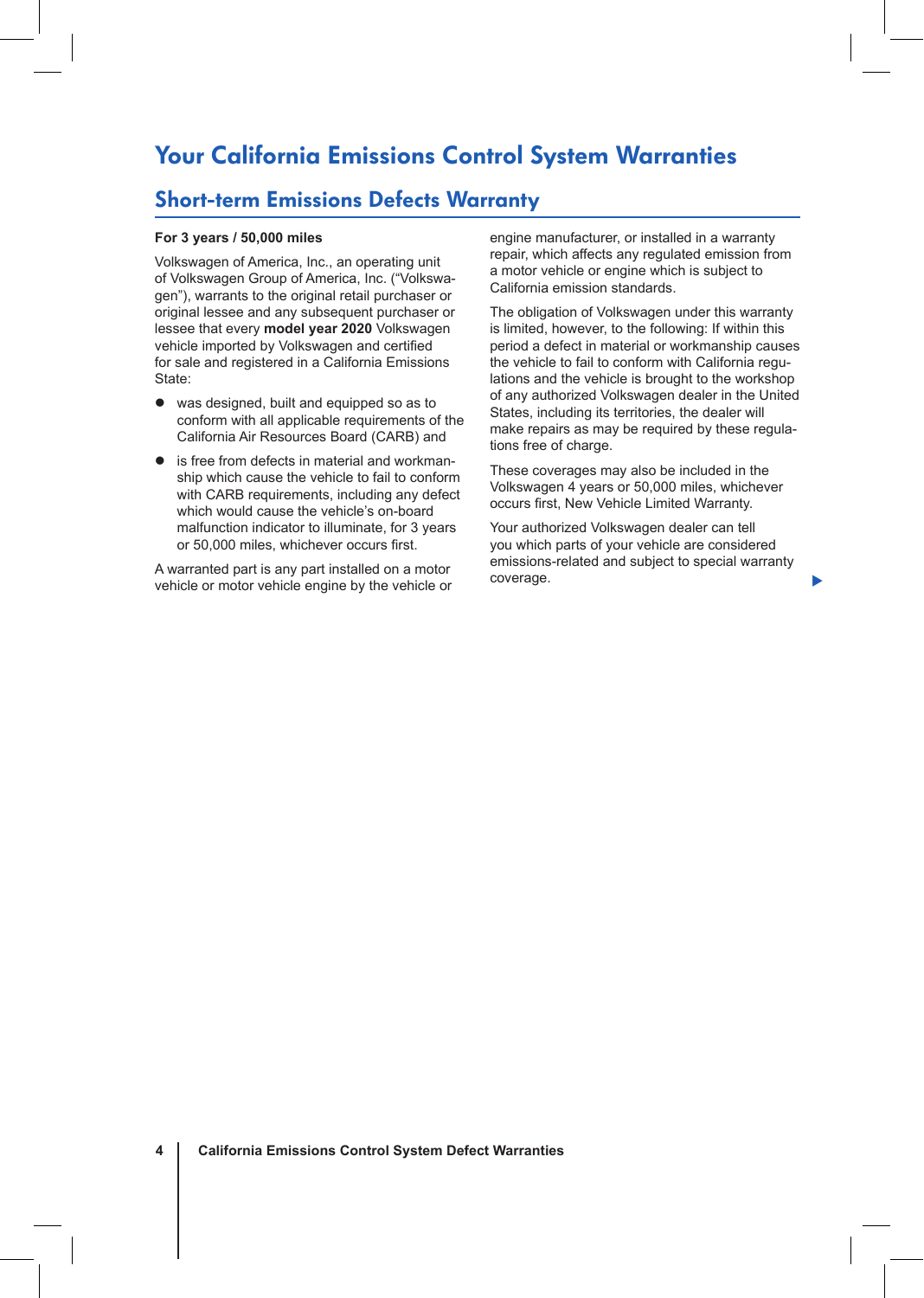### Long-term Emissions Defects Warranty

P

**For 7 years / 70,000 Miles (or whichever occurs first) covering Certain Emission Systems Parts**

| <b>Vehicle Carline</b>                | Golf | <b>Jetta</b> |
|---------------------------------------|------|--------------|
| Component                             | 1.4L | 1.4L         |
| Intake Manifold                       | X    | X            |
| <b>Turbocharger Assembly</b>          | X    | $\times$     |
| Charge Air Cooler                     | X    | $\times$     |
| Engine Thermostat                     | X    | $\times$     |
| Fuel Pump (within tank) FWD           | X    | X            |
| Fuel Pump High Pressure               | X    | X            |
| Injector                              | X    | $\times$     |
| Camshaft Adjuster Intake              | X    | X            |
| Camshaft Adjuster Exhaust             | X    | $\times$     |
| <b>EVAP Carbon Canister</b>           | X    | X            |
| <b>EVAP Leak Detection Pump</b>       | X    | X            |
| Secondary Air Injection Pump          | X    | X            |
| Secondary Air Injection Control Valve | X    | $\times$     |
| Catalytic Converter 2x*               | X    | $\times$     |
| <b>Fuel Tank</b>                      | X    | X            |
| <b>Exhaust Manifold</b>               | X    | $\times$     |
| <b>Instrument Cluster</b>             | X    | $\times$     |

\*Also covered by the Federal Emissions Warranty for 8 years or 80,000 miles, whichever occurs first, from the vehicle's in-service date

Part(s) & labor associated with the above components necessary for replacement, including: Hoses; gaskets, seals; wires, harnesses, connectors; nuts, bolts, screws, fasteners are covered

**California Emissions Control System Defect Warranties 5**

b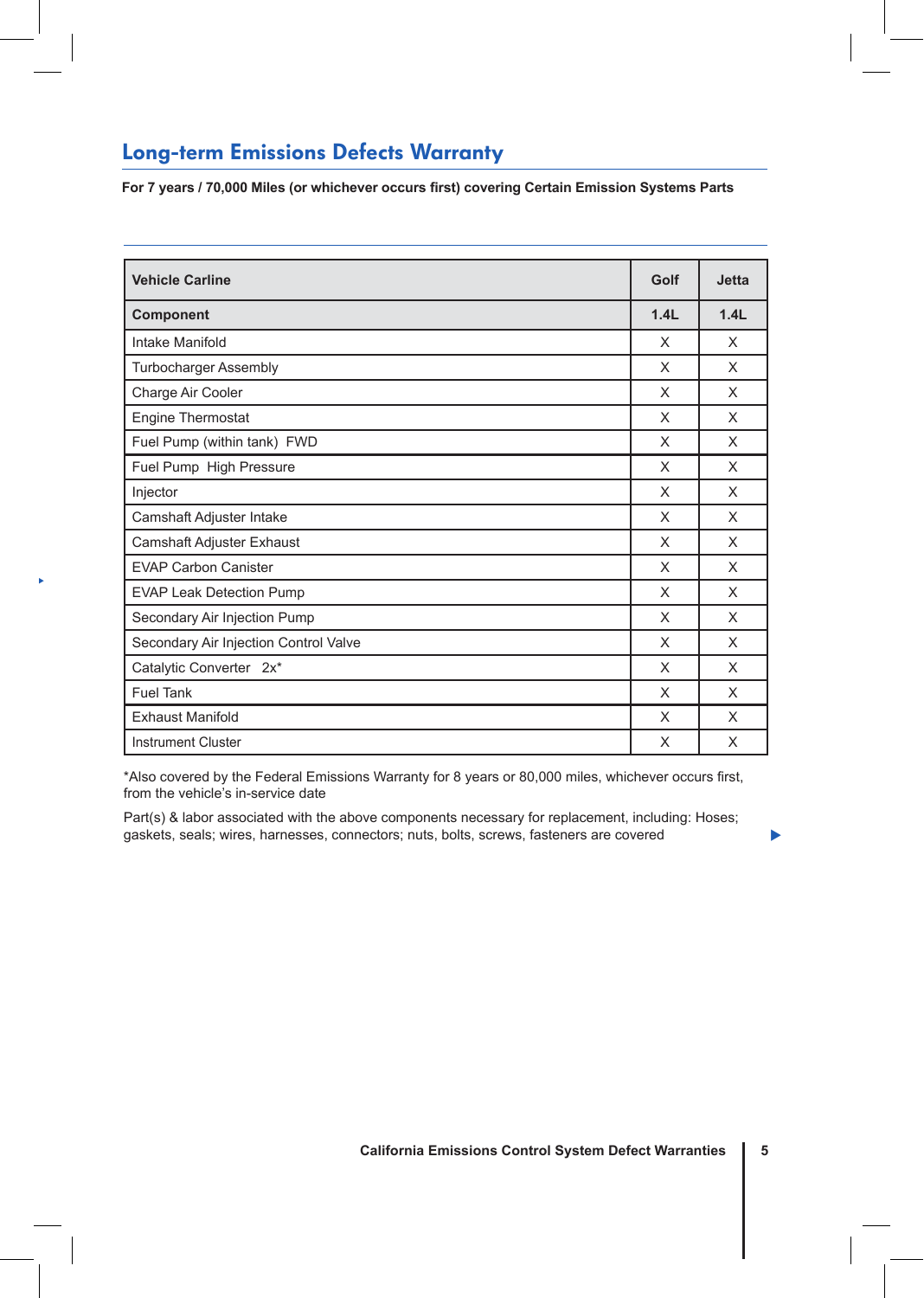| <b>Vehicle Carline</b>                                      | Arteon           | <b>Atlas</b>     | <b>Atlas</b><br>Cross<br><b>Sport</b> |
|-------------------------------------------------------------|------------------|------------------|---------------------------------------|
| Component                                                   | 2.0 <sub>L</sub> | 2.0 <sub>L</sub> | 2.0 <sub>L</sub>                      |
| A/C Compressor                                              | X                | X                | X                                     |
| A/C Condenser                                               | X                | X                | X                                     |
| A/C Evap w/Expansion Valve                                  | X                | X                | X                                     |
| <b>ABS Control Unit</b>                                     | X                | X                | X                                     |
| Camshaft (Inlet and Outlet)                                 | X                | X                | X                                     |
| Catalytic Converter*                                        | X                | X                | $\times$                              |
| Charge Air Cooler                                           | X                | X                | X                                     |
| Check Engine Light (MIL) / On-Board Diagnostic Device (OBD) | X                | X                | X                                     |
| Cylinder Head Cover w/Camshaft                              | X                | X                | X                                     |
| Engine Electronic Control Module (ECM)*                     | X                | X                | X                                     |
| Exhaust Manifold w/Turbocharger                             | X                | X                | X                                     |
| <b>Fuel Tank</b>                                            | X                | X                | X                                     |
| Intake Manifold                                             | X                | X                | X                                     |
| Throttle Part and Idle Control Valve                        | X                | X                | X                                     |
| Timing Chain & Housing Cover                                | X                | X                | X                                     |
| Transmission Control Module (TCM)*                          | X                | X                | X                                     |

 $\overline{\phantom{a}}$ 

\*Also covered by the Federal Emissions Warranty for 8 years or 80,000 miles, whichever occurs first, from the vehicle's in-service date

Part(s) & labor associated with the above components necessary for replacement, including: Hoses; gaskets, seals; wires, harnesses, connectors; nuts, bolts, screws, fasteners are covered

| <b>Vehicle Carline</b>            | <b>GTI</b>       | <b>Jetta GLI</b> |
|-----------------------------------|------------------|------------------|
| Component                         | 2.0 <sub>L</sub> | 2.0 <sub>L</sub> |
| Camshaft Adjuster Control Housing | X                | X                |
| <b>Camshaft Position Sensor</b>   | X                |                  |
| Charge Air Cooler                 | X                | X                |
| Catalytic Converter 2x*           | X                | X                |
| Engine Thermostat                 | X                | X                |
| <b>EVAP Carbon Canister</b>       | X                | X                |
| <b>EVAP Leak Detection Pump</b>   | X                | X                |
| <b>Exhaust Manifold</b>           | X                | X                |
| Fuel Pump High Pressure           | X                | X                |
| Fuel Pump (within tank) FWD       | X                | X                |
| <b>Fuel Tank</b>                  | X                | X                |
| Injector                          | X                | X                |

**6 California Emissions Warranties**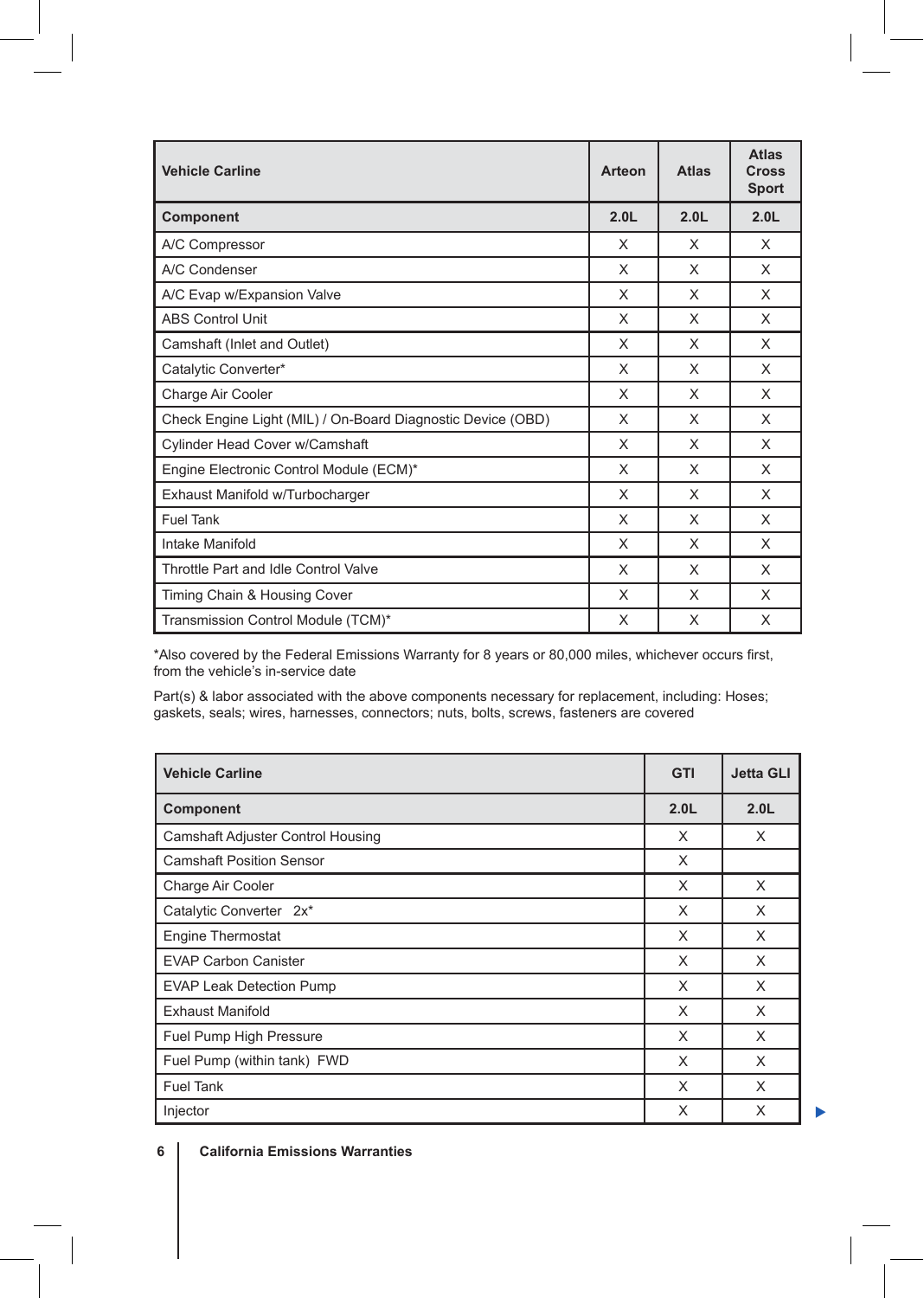| <b>Vehicle Carline</b>                | <b>GTI</b>       | <b>Jetta GLI</b> |
|---------------------------------------|------------------|------------------|
| <b>Component</b>                      | 2.0 <sub>L</sub> | 2.0 <sub>L</sub> |
| <b>Instrument Cluster</b>             | X                | X                |
| Intake Air Cleaner (assembly)         | X                | X                |
| Intake Manifold                       | X                | X                |
| Knock Sensor                          | X                | X                |
| Secondary Air Injection Control Valve | X                | X                |
| Secondary Air Injection Pump          | X                | X                |
| <b>Turbocharger Assembly</b>          | X                | X                |

\*Also covered by the Federal Emissions Warranty for 8 years or 80,000 miles, whichever occurs first, from the vehicle's in-service date

Part(s) & labor associated with the above components necessary for replacement, including: Hoses; gaskets, seals; wires, harnesses, connectors; nuts, bolts, screws, fasteners are covered

| <b>Vehicle Carline</b>                   | <b>Passat</b>    |
|------------------------------------------|------------------|
| Component                                | 2.0 <sub>L</sub> |
| <b>Activated Charcoal Filter</b>         | X                |
| <b>Camshaft Adjuster Control Housing</b> | X                |
| <b>Camshaft Position Sensor</b>          | X                |
| Catalyst Assembly (left/right)*          | X                |
| Charge Air Cooler                        | X                |
| <b>Engine Thermostat</b>                 | X                |
| Fuel Pump High Pressure                  | X                |
| Fuel Pump (within tank) FWD              | X                |
| <b>Fuel Tank</b>                         | X                |
| Injector                                 | X                |
| <b>Instrument Cluster</b>                | X                |
| Intake Air Cleaner (assembly)            | X                |
| Intake Manifold                          | X                |
| <b>Knock Sensor</b>                      | X                |
| Secondary Air Injection Control Valve    | X                |
| Secondary Air Injection Pump             | X                |
| <b>Turbocharger Assembly</b>             | X                |
| Warm up Catalytic Converter 2x*          | X                |

\*Also covered by the Federal Emissions Warranty for 8 years or 80,000 miles, whichever occurs first, from the vehicle's in-service date

**DEREVIES:** gaskets, seals; wires, harnesses, connectors; nuts, bolts, screws, fasteners are covered Part(s) & labor associated with the above components necessary for replacement, including: Hoses;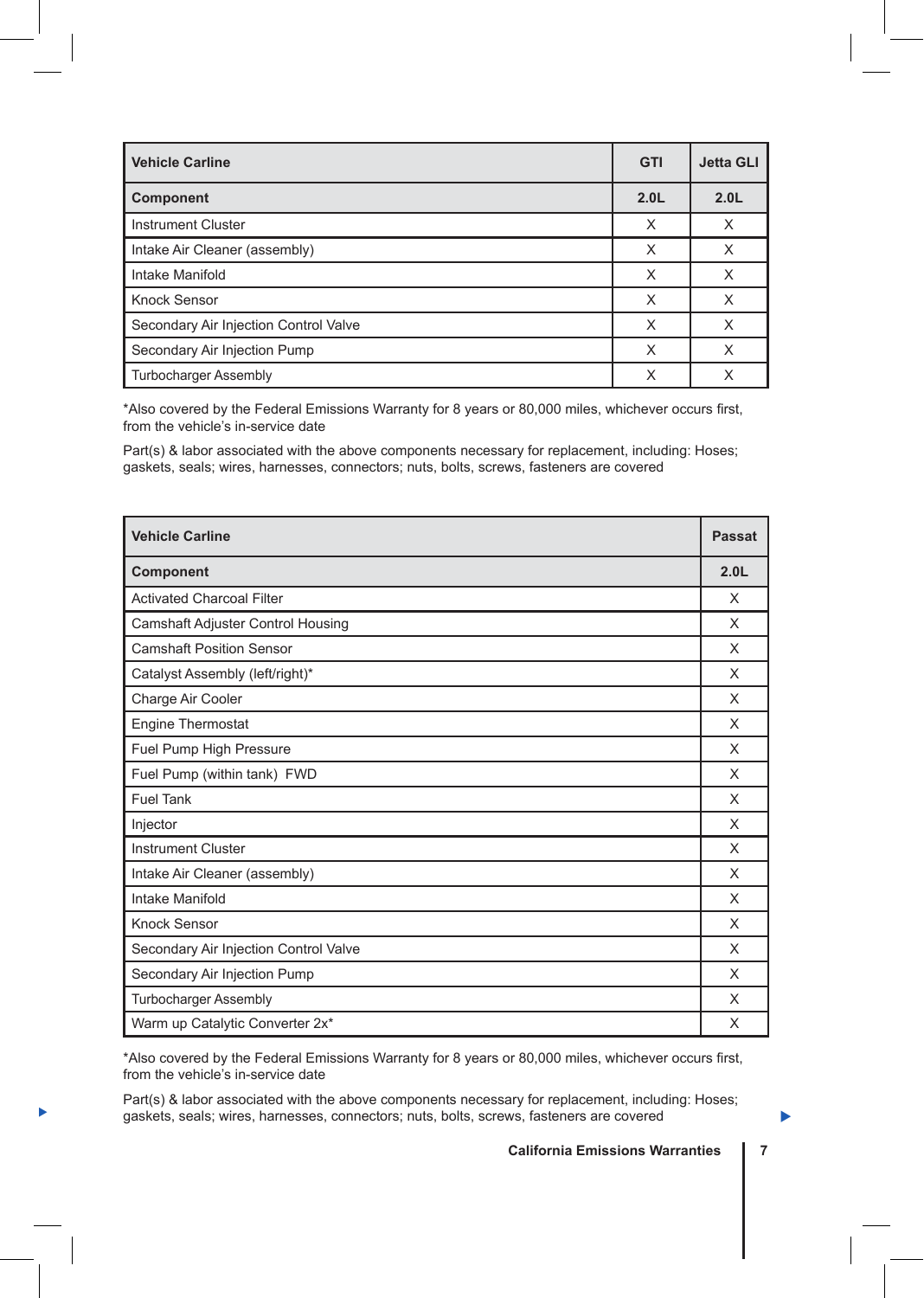| <b>Vehicle Carline</b>                     | <b>Tiguan</b>    |
|--------------------------------------------|------------------|
| Component                                  | 2.0 <sub>L</sub> |
| <b>Camshaft Adjuster Control Housing</b>   | X                |
| <b>Camshaft Position Sensor</b>            | X                |
| Charge Air Cooler                          | X                |
| Catalytic Converter 2x*                    | X                |
| <b>Engine Thermostat</b>                   | X                |
| <b>EVAP Carbon Canister</b>                | X                |
| <b>EVAP Leak Detection Pump</b>            | X                |
| Fuel Pressure Sensor (high pressure)       | X                |
| Fuel Pump High Pressure                    | X                |
| Fuel Pump (within tank) FWD                | X                |
| <b>Fuel Tank</b>                           | X                |
| Injector                                   | X                |
| <b>Instrument Cluster</b>                  | X                |
| Intake Air Cleaner (assembly)              | X                |
| Intake Manifold                            | X                |
| Knock Sensor                               | X                |
| Mass Air Flow Sensor (intake air sens ncl) | X                |
| Secondary Air Injection Control Valve      | X                |
| Secondary Air Injection Pump               | X                |
| <b>Turbocharger Assembly</b>               | X                |

\*Also covered by the Federal Emissions Warranty for 8 years or 80,000 miles, whichever occurs first, from the vehicle's in-service date

Part(s) & labor associated with the above components necessary for replacement, including: Hoses; gaskets, seals; wires, harnesses, connectors; nuts, bolts, screws, fasteners are covered

▶

 $\overline{\phantom{a}}$ 

 $\overline{\phantom{a}}$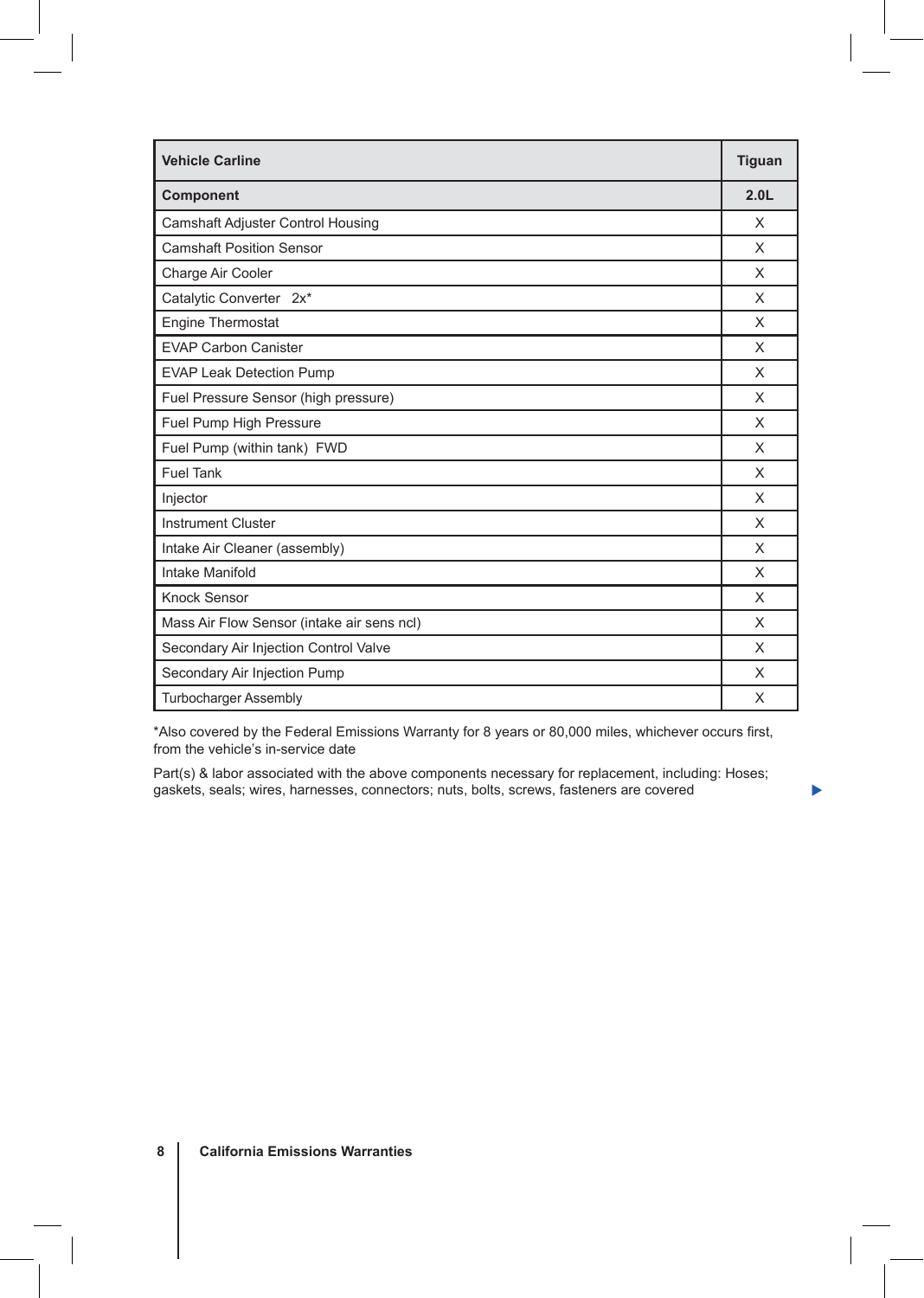| <b>Vehicle Carline</b>            | <b>Atlas</b> | <b>Atlas</b><br><b>Cross</b><br><b>Sport</b> |
|-----------------------------------|--------------|----------------------------------------------|
| Component                         | 3.6L         | 3.6L                                         |
| Camshaft Adjuster Control Housing | X            | X                                            |
| Camshaft Adjuster exhaust         | X            | X                                            |
| Camshaft Adjuster intake          | X            | X                                            |
| Catalytic Converter 2x*           | X            | X                                            |
| <b>EVAP Carbon Canister</b>       | X            | X                                            |
| <b>EVAP Leak Detection Pump</b>   | X            | X                                            |
| <b>Exhaust Manifold</b>           | X            | X                                            |
| Front oxygen sensors left / right | X            | X                                            |
| Fuel Pump (within tank) FWD       | X            | X                                            |
| <b>Fuel Tank</b>                  | X            | X                                            |
| Injector                          | X            | X                                            |
| <b>Instrument Cluster</b>         | X            | X                                            |
| Intake Air Cleaner (assembly)     | X            | X                                            |
| Intake Manifold                   | X            | X                                            |
| Rear oxygen sensors left / right  | X            | X                                            |

\*Also covered by the Federal Emissions Warranty for 8 years or 80,000 miles, whichever occurs first, from the vehicle's in-service date

Part(s) & labor associated with the above components necessary for replacement, including: Hoses; gaskets, seals; wires, harnesses, connectors; nuts, bolts, screws, fasteners are covered

×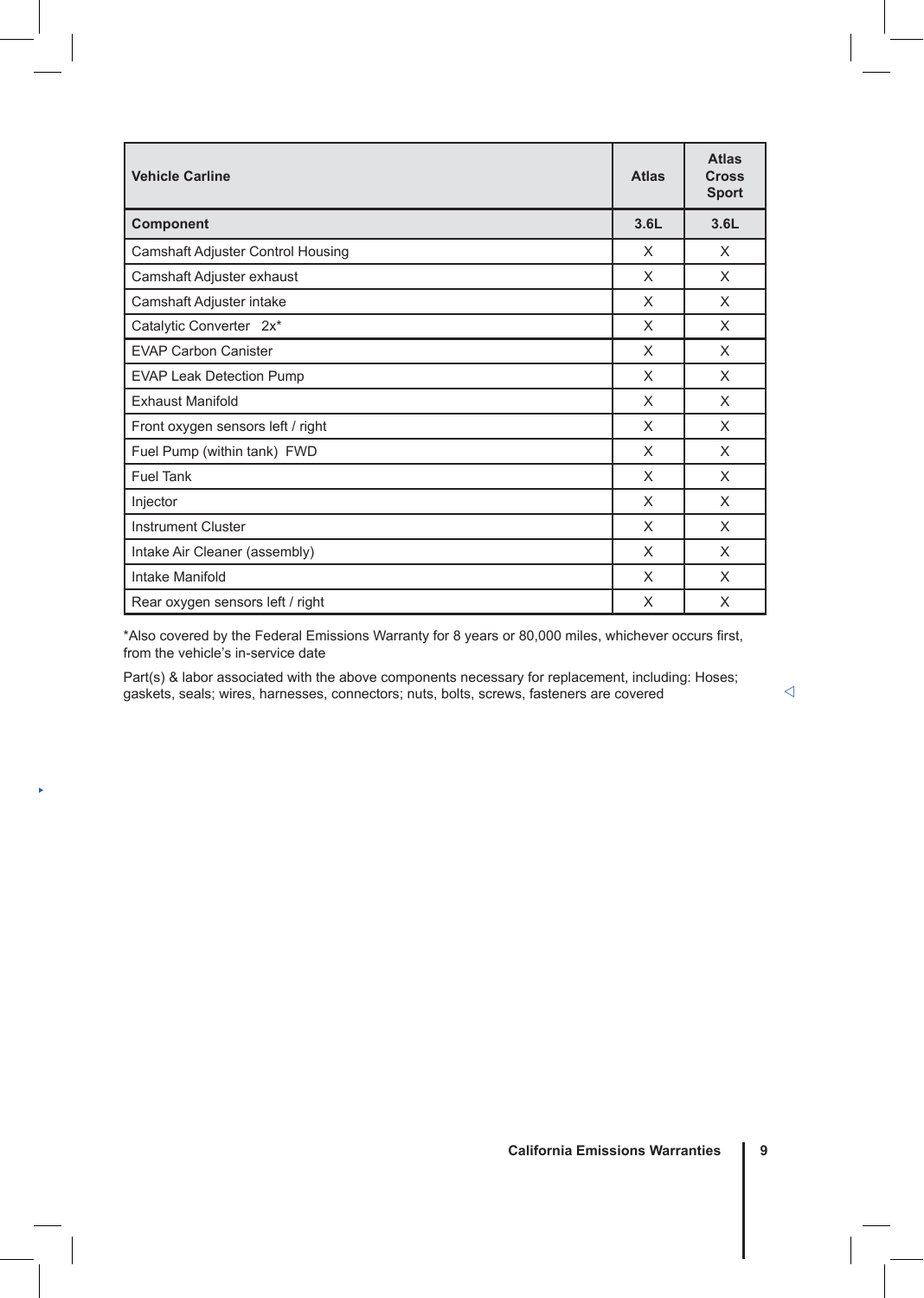## California Emissions Performance Warranty

California maintains a mandatory Smog Check inspection (a State Inspection and Maintenance program), requiring the emission control system of motor vehicles to be tested at regular intervals.

If your vehicle fails to pass a Smog Check inspection performed by a Licensed Smog Check inspection station pursuant to the California Smog Check inspection program, any authorized Volkswagen dealer in the United States, including its territories, will perform free of charge any repairs

necessary for the vehicle to pass the Smog Check inspection for 3 years or 50,000 miles, whichever occurs first, from the date the vehicle is delivered to either the original purchaser or the original lessee; or if the vehicle is first placed in service as a "demonstrator" or "company" car, on the date such vehicle is first placed in service.

These PERFORMANCE WARRANTY repairs include diagnosis, parts, and labor.

### Performance Warranty Claim Approval

You may raise a claim under this warranty immediately after your vehicle has failed a Smog Check inspection if, as a result of that failure, you are required by law to repair the vehicle to avoid imposition of a penalty or cancellation of your right to use the vehicle. You need not actually suffer the loss or lose the right to use your vehicle or pay for the repair before presenting your claim.

Claims may be presented only by bringing your vehicle to any authorized Volkswagen dealer in the United States, including its territories. The dealer will honor or deny your claim within a reasonable time, not to exceed thirty (30) days, from the time at which your vehicle is presented for repair or within any time period specified by local, state or Federal law, whichever is shorter, except when a delay is caused by events not attributable to Volkswagen or the dealer. If the dealer denies your claim, you will be notified in writing of the reasons for rejecting the claim. If you do not receive notice of denial of your claim within the above time period, Volkswagen is required by law to honor the claim.

Under certain circumstances, your claim may be denied because you have failed to comply with instructions for scheduled maintenance contained in the Maintenance section of the model year 2020 USA Warranty and Maintenance Booklet. In determining whether you have complied with the instructions for scheduled maintenance and

proper use, Volkswagen may require you to furnish proof of compliance only with those maintenance instructions which Volkswagen has reason to believe were not performed and which could be the cause of the Smog Check inspection failure.

Volkswagen may deny an emission performance warranty claim on the basis that a non-EPA certified replacement part was used in the maintenance or repair of the vehicle if Volkswagen can prove that the non-certified part is either defective in materials or workmanship, or not equivalent from an emission standpoint to the original part, and you are not able to offer information that the part is either not defective or equivalent to the original part with respect to its emission performance.

Volkswagen will not deny a claim relating to:

- Warranty work or pre-delivery service performed by an authorized Volkswagen dealer
- Work performed in an emergency to rectify an unsafe condition attributable to Volkswagen, provided you have taken steps in a timely manner to put the vehicle back into a conforming condition
- The use of an uncertified part or to noncompliance with the instructions for proper maintenance and use, which is not related to the Smog Check inspection failure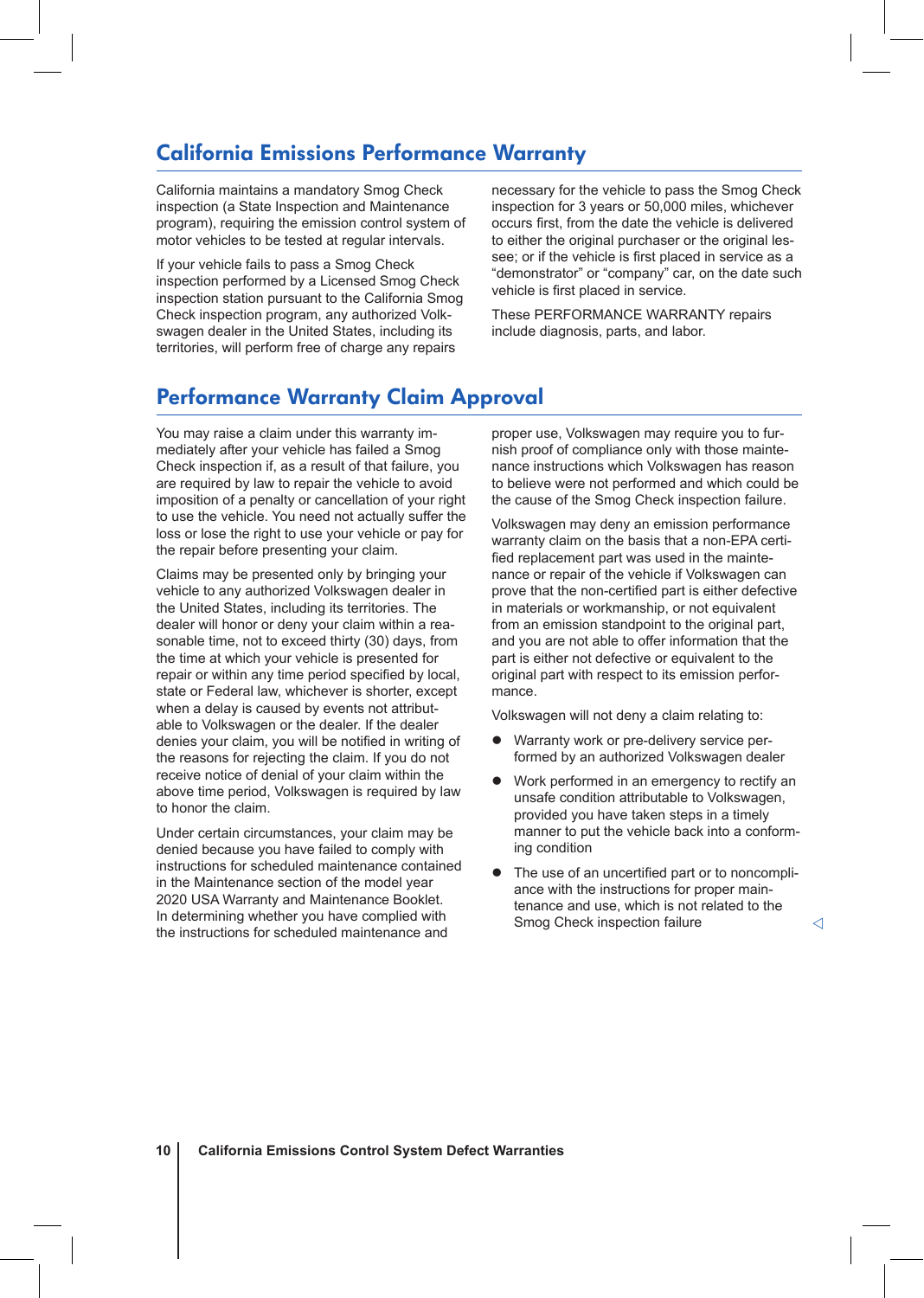## Additional Information About Your California Emissions \ **Warranties**

### **Warranty period**

The warranty period begins on the date the vehicle is delivered to either the original purchaser or the original lessee; or if the vehicle is first placed in service as a "demonstrator" or "company" car, on the date such vehicle is first placed in service.

#### **Proper maintenance and use**

Instructions for proper maintenance are contained in the Maintenance section of the model year 2020 USA Warranty and Maintenance Booklet. Time and mileage intervals at which maintenance is to be performed, may vary from model to model.

Volkswagen recommends you keep a record of scheduled maintenance performed by having the Maintenance section of the model year 2020 USA Warranty and Maintenance Booklet validated at the approximate time or mileage intervals by an authorized Volkswagen dealer, and that you provide these records to the new owner whenever you sell the vehicle.

Failure to maintain your vehicle according to the instructions for proper maintenance may cause the vehicle to exceed applicable emissions standards and could result in denial of warranty coverage. However, Volkswagen will not deny a warranty claim solely on the basis of your failure to maintain the vehicle according to the instructions or failure to keep a record of maintenance.

Instructions for proper use of the vehicle are contained in your Volkswagen Owner's Manual.

### **Use of Volkswagen Genuine Parts**

Volkswagen recommends that Volkswagen Genuine Parts be used as replacement parts for the maintenance, repair or replacement of emission control systems. Use of replacement parts which are not equivalent to Volkswagen Genuine Parts in emission performance and durability may impair the effectiveness of emission control systems. Although use of parts other than Volkswagen Genuine Parts does not invalidate these warranties, Volkswagen assumes no liability under these warranties for failure of such parts and damage to other parts caused by such failure.

### **Maintenance and repairs performed by independent service shops**

Without invalidating these warranties, you may choose to have maintenance, repair or replacement of emission control components performed by any automotive service establishment or individual qualified to perform such services. However, the cost of such services is not covered by these warranties except in emergencies. If the independent service establishment finds a warrantable defect, you may deliver the vehicle to an authorized Volkswagen dealer and have the defect corrected free of charge. **Volkswagen will not be liable for any expenses which you have incurred at the independent service establishment, except for emergency repairs.** See "Emergency Repairs" for further details.

### **Parts not scheduled for inspection or replacement**

Any part, which is not scheduled for inspection or replacement at maintenance intervals specified in the Maintenance section of the model year 2020 USA Warranty and Maintenance Booklet, is covered by this warranty for the full warranty period. Any such parts repaired or replaced under warranty are warranted for the remaining warranty period.

#### **Scheduled part inspection or replacement**

A part scheduled only for inspection in accordance with Volkswagen's instructions or required scheduled maintenance is covered for the duration of these warranties.

A part installed in accordance with Volkswagen's instructions or required scheduled maintenance is warranted until the next scheduled replacement interval for the duration of these warranties.

### **Damage to non-warranty parts**

If failure of a warranted part causes damage to a part not covered by warranty, the non-warranted part will also be replaced free of charge.

#### **Emergency repairs**

Emergency repairs performed by a non-Volkswagen service facility will be reimbursed if the repair work was needed and correctly performed, and it was impossible or unreasonable under the circumstances to tow or drive your Volkswagen to the nearest authorized Volkswagen dealer. The maximum reimbursement allowable is an amount equal to the cost if your authorized Volkswagen dealer had completed the repair(s). Reimbursement will be considered when you submit all of the following items to your authorized Volkswagen dealer:

A statement explaining the circumstances that prevented you from getting to an authorized Volkswagen dealer

▶

- Paid receipt(s)
- Repair order(s)
- Part(s) removed from your Volkswagen

### **California Emissions Control System Defect Warranties 11**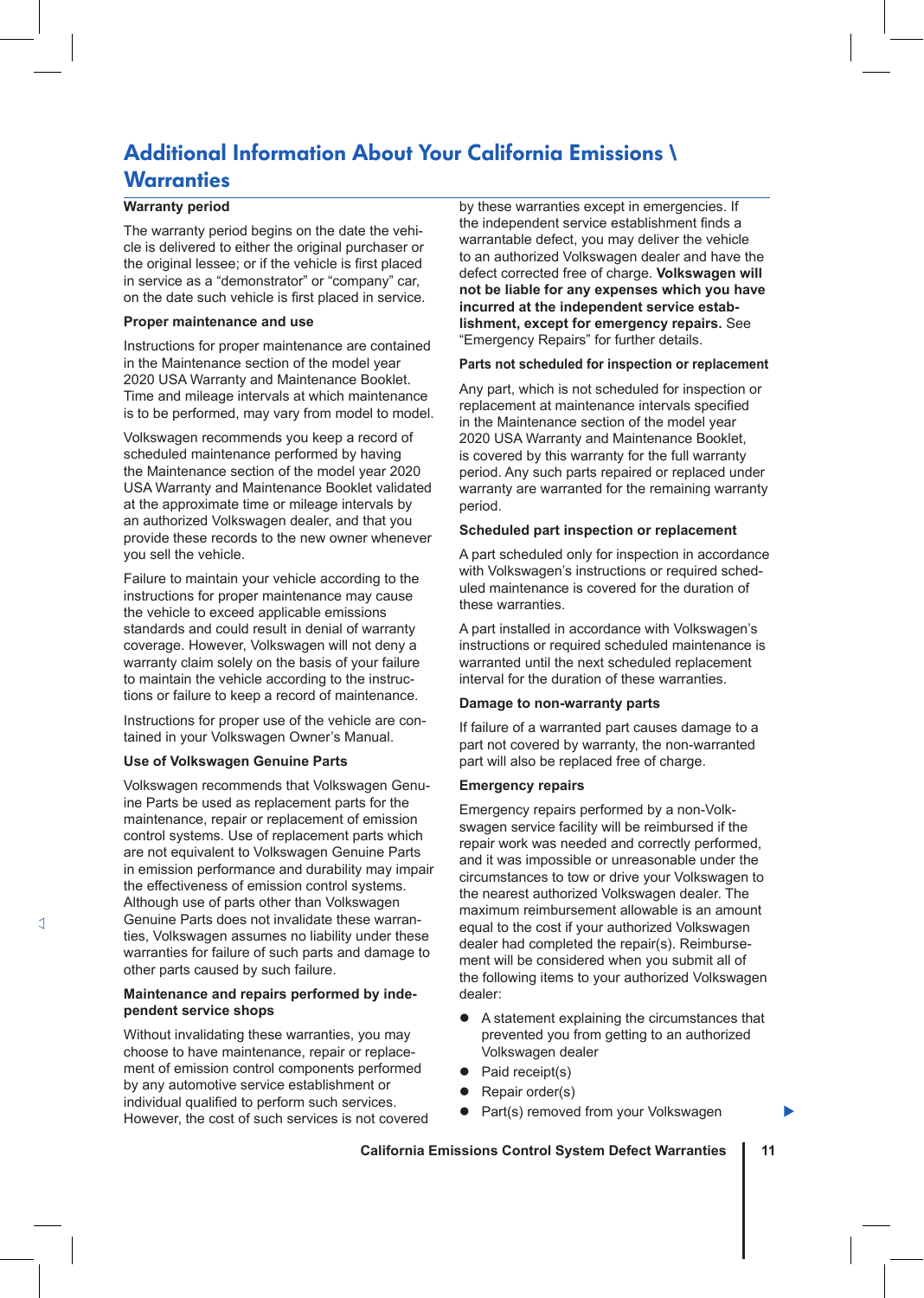### **Damage caused by tampering, use of improper fuel, abuse, neglect and improper maintenance**

These warranties do not cover any damage to the vehicle caused by tampering with emission controls, use of fuel containing lead, or fuel not meeting the specifications set forth in the Owner's Manual, and abuse, neglect or improper maintenance of the vehicle. Diagnosis and repair of such damage are at the expense of the owner.

### **Implied warranties**

**Any implied warranty, including any warranty of merchantability or warranty of fitness for a particular purpose, is limited in duration to the stated period of these written warranties.**

#### **Incidental and consequential damages**

**These warranties do not cover any incidental or consequential damages, such as loss of resale value, lost profits or earnings, and outof-pocket expenses for substitute transportation or lodging.**

Some states do not allow the exclusion or limitation of incidental or consequential damages, so this limitation or exclusion may not apply to you.

**In the event you have not received the**  ۱ē **services promised in these warranties, please follow the procedures described in the model year 2020 USA Warranty and Maintenance Booklet.**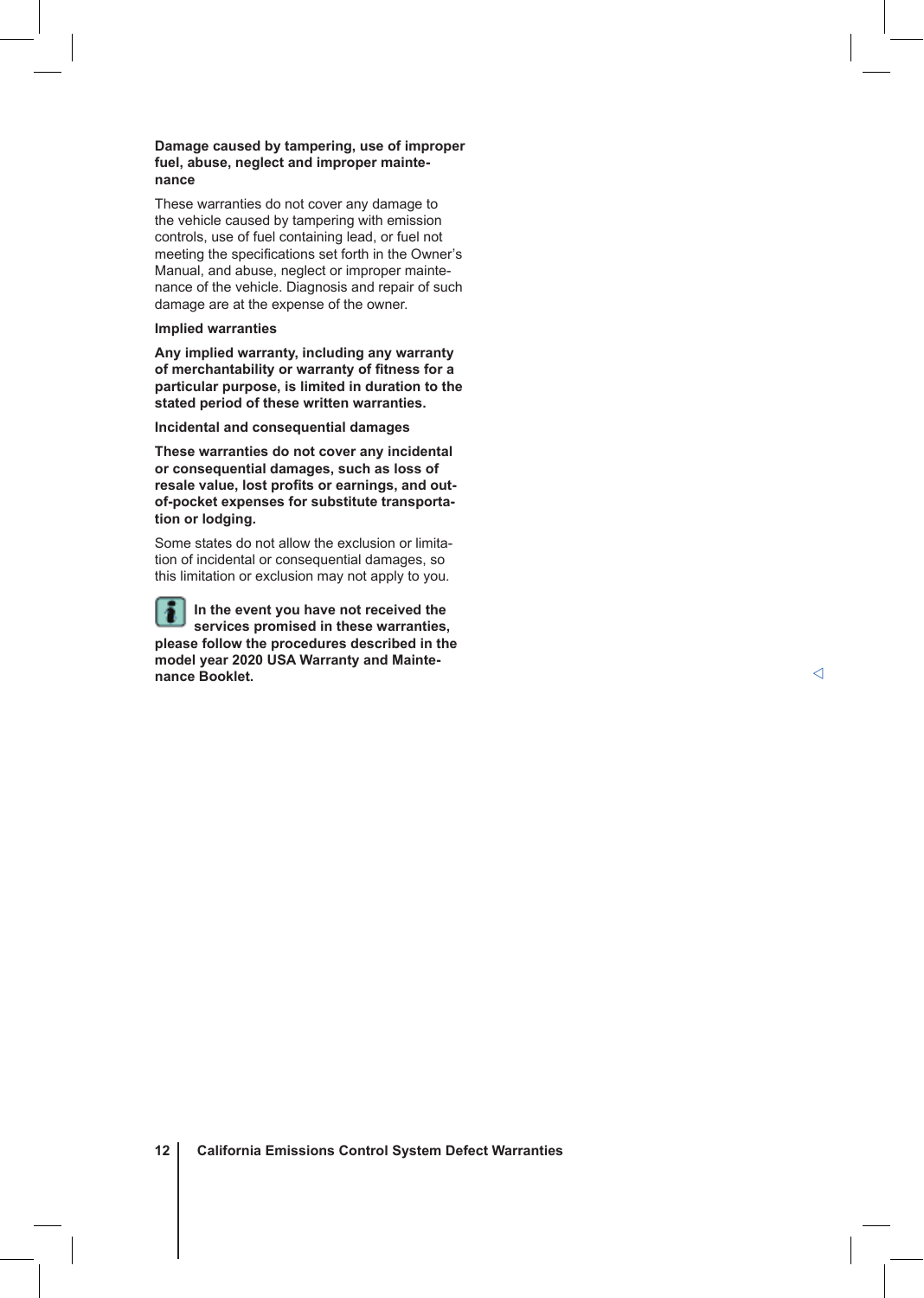# Independent Dispute Resolution Program

### Independent dispute mechanism

Volkswagen participates in BBB AUTO LINE, an arbitration program administered by the Council of Better Business Bureaus (3033 Wilson Boulevard, Suite 600, Arlington, Virginia 22201).

If you have a problem arising under any Volkswagen written warranty, we request that you bring it to Volkswagen's attention. If we are unable to resolve it, you may file a claim with BBB AUTO LINE. You are required to use the BBB AUTO LINE program before asserting in court any presumption set forth in California Civil Code Section 1793.22, and before pursuing any legal remedy under 15 U.S.C. 2310(d) with respect to the New Vehicle Limited Warranty. You are not required to use BBB AUTO LINE before pursuing rights and remedies under any other State or Federal law. Depending on individual State laws, you may or may not be required to use BBB AUTO LINE before pursuing rights and remedies under your State's lemon law. The BBB AUTO LINE program is free of charge to you, but there are some vehicle age and mileage limitations, so please call BBB AUTO LINE for more details.

To file a claim with BBB AUTO LINE, call:

#### Tel.: **1 (800) 955-5100**

If you call BBB AUTO LINE, please be prepared to provide the following information:

- Your name and address
- The Vehicle Identification Number (VIN)
- The make, model, and model year of your vehicle
- The delivery date and current mileage of your vehicle
- A description of the concern with your vehicle

The BBB AUTO LINE program is an arbitration program. However, the staff will facilitate negotiations between the parties in an effort to bring your claim to a mutually acceptable resolution. If you do not agree with the solution, you may request an arbitration hearing.

Arbitration is a process by which an impartial person makes a decision on your claim. The arbitrators are not connected with the automobile industry and serve on a voluntary basis. You may attend the hearing in person, bring witnesses, and give supporting evidence. Instead of appearing in person, you may request a written or even a telephone arbitration hearing. Please refer to the program materials for VW's independent dispute resolution program for the specific steps and timeframes followed by the program. You then have the opportunity to accept or reject the decision.

- If you accept the decision, the manufacturer will be bound by the decision and will be required to fulfill its obligation within the time frame specified by the arbitrator.
- If you reject the decision, you are free to pursue other legal remedies available under state or federal law, and the manufacturer will not be required to comply with any part of the decision.  $\triangleleft$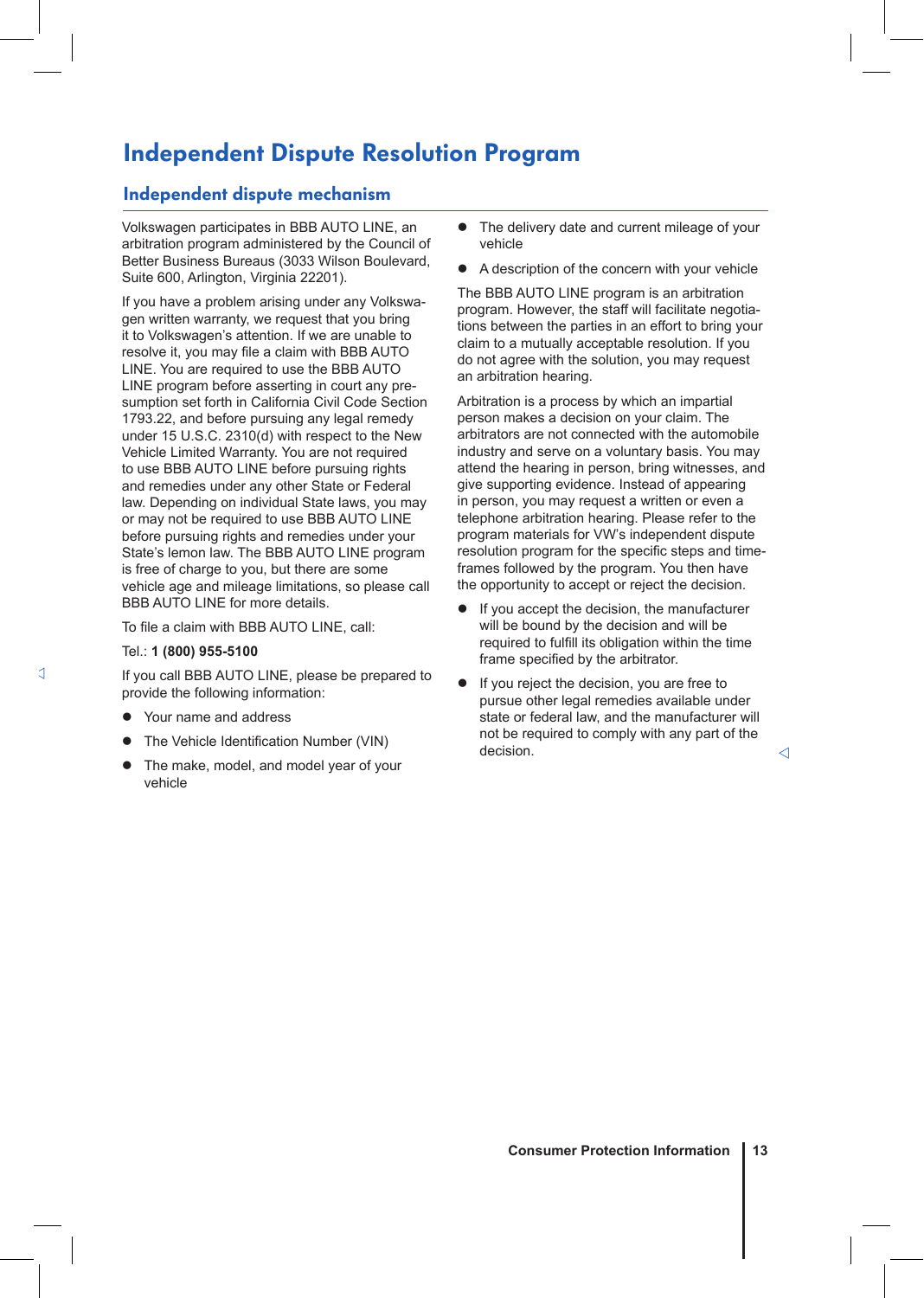### State-Specific Warranty Enforcement Laws

### Local laws

Each state has enacted warranty enforcement laws (commonly referred to as "lemon laws") that permit owners to obtain a replacement vehicle or a refund of the purchase price under certain circumstances. Although the provisions of these laws vary from state to state, their intent is to provide owners with certain rights if they experience significant service-related difficulties with their new vehicle.

**IMPORTANT NOTICE:** To the extent allowed by each state's law, Volkswagen requires that you first send written notification to Volkswagen explaining the nonconformity that you have experienced with the vehicle, and to allow Volkswagen the opportunity to make any needed repairs before you pursue other remedies provided by that state's law (in all other states where not specifically required by state law, Volkswagen requests that you provide the written notification). Send written notification to:

**Volkswagen Group of America, Inc.**

**Customer Resolution & Retention**

**3800 Hamlin Road**

**Auburn Hills, MI 48326**

**IMPORTANT NOTICE:** Depending on the state's law, you may also be required to submit your complaint to BBB AUTO LINE before seeking other remedies. Please refer to the information under the title "Independent dispute mechanism" in this booklet for more information about VW's independent dispute resolution program.

Because each state has enacted specific provisions as part of its lemon law, Volkswagen suggests that you research and follow the laws in your state.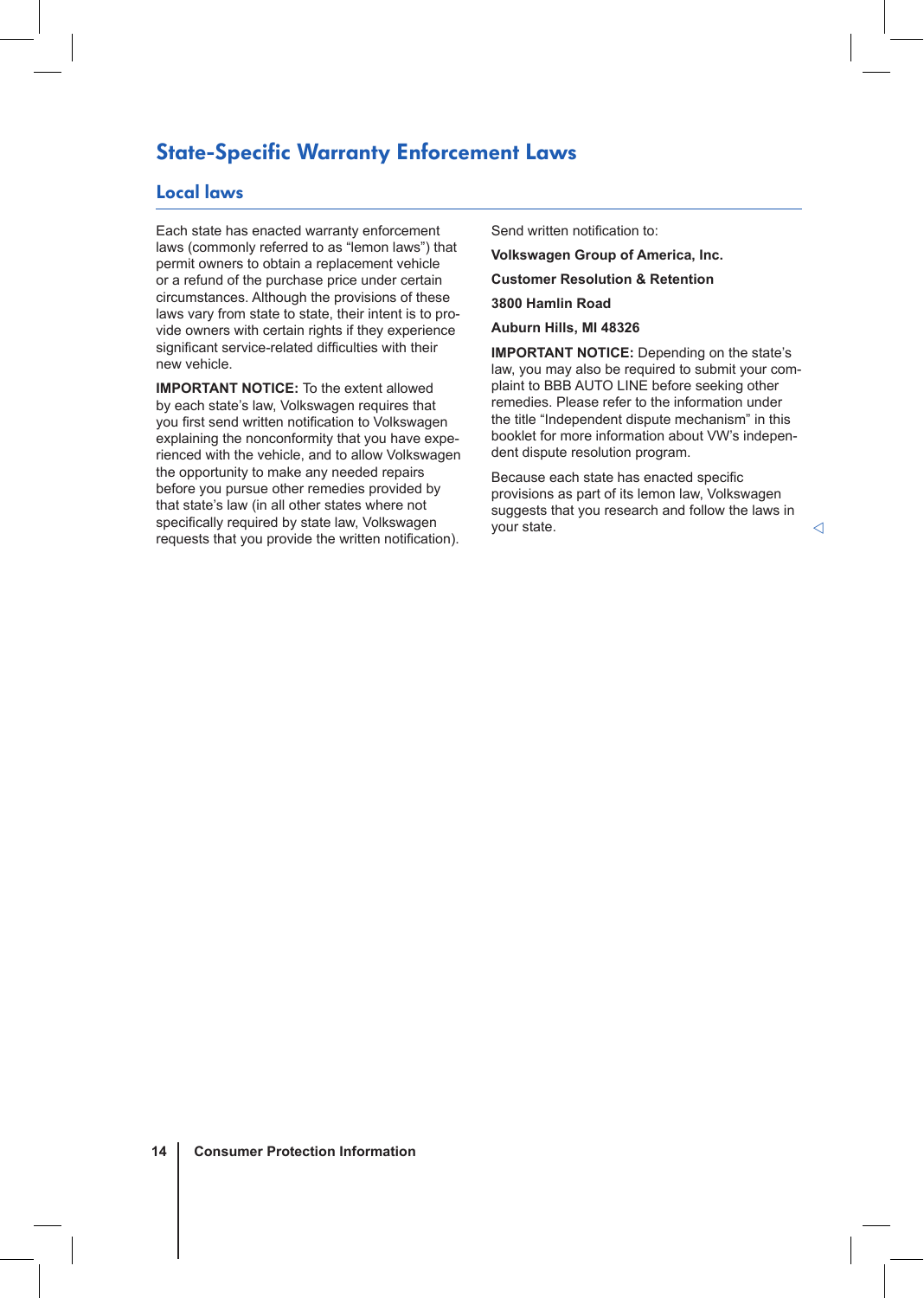# NOTICE TO CALIFORNIA PURCHASERS

Volkswagen participates in BBB AUTO LINE, an arbitration program administered by the Council of Better Business Bureaus (3033 Wilson Blvd., Suite 600, Arlington, VA 22201). BBB AUTO LINE and Volkswagen have been certified by the Arbitration Certification Program of the California Department of Consumer Affairs.

If you have a problem arising under a Volkswagen written warranty, we request that you bring it to our attention. If we are unable to resolve it, you may file a claim with BBB AUTO LINE. Claims must be filed with BBB AUTO LINE within six (6) months after the expiration of the warranty.

To file a claim with BBB AUTO LINE, call:

### Tel.: **1 (800) 955-5100**

There is no charge for the call.

In order to file a claim with BBB AUTO LINE, you will have to provide your name and address, the brand name and Vehicle Identification Number (VIN) of your vehicle, and a statement of the nature of your problem or complaint. You will also be asked to provide: the approximate date of your acquisition of the vehicle, the vehicle's current mileage, the approximate date and mileage at the time any problem(s) were first brought to the attention of Volkswagen or one of our dealers, and a statement of the relief you are seeking.

BBB AUTO LINE staff may try to help resolve your dispute. If they are not successful, or if you are not satisfied, claims within the program's jurisdiction may be presented to an arbitrator at an informal hearing. The arbitrator's decision should ordinarily be issued within 40 days from the time your complaint is filed; there may be a delay of 7 days if you did not first contact Volkswagen about your problem, or a delay of up to 30 days if the arbitrator requests an inspection/report by an impartial technical expert or further investigation and report by BBB AUTO LINE.

You are required to use BBB AUTO LINE before asserting in court any presumption set forth by California Civil Code Section 1793.22 and before pursuing any legal remedy under 15 U.S.C. 2310(d) with respect to the New Vehicle Limited Warranty. You are not required to use BBB AUTO LINE before pursuing rights and remedies under any other state or Federal law.

California Civil Code Section 1793.2(d) requires that, if Volkswagen or its representative is unable to repair a new motor vehicle to conform to the vehicle's applicable express warranty after a reasonable number of attempts, Volkswagen may be required to replace or repurchase the vehicle. California Civil Code Section 1793.22(b) creates a presumption that Volkswagen has had a reasonable number of attempts to conform the vehicle to its applicable express warranties if, within 18 months from delivery to the buyer or 18,000 miles on the vehicle's odometer, whichever occurs first, one or more of the following occurs:

- The same nonconformity (a failure to conform to the written warranty that substantially impairs the use, value, or safety of the vehicle) results in a condition that is likely to cause death or serious bodily injury if the vehicle is driven AND the nonconformity has been subject to repair two or more times by Volkswagen or its agents AND the buyer or lessee has directly notified Volkswagen of the need for the repair of the nonconformity; OR
- The same nonconformity has been subject to repair 4 or more times by Volkswagen or its agents AND the buyer has notified Volkswagen of the need for the repair of the nonconformity; OR
- The vehicle is out of service by reason of the repair of non-conformities by Volkswagen or its agents for a cumulative total of more than 30 calendar days after delivery of the vehicle to the buyer.

NOTICE TO VOLKSWAGEN AS REQUIRED BY THIS SECTION SHALL BE SENT TO THE FOLLOWING ADDRESS:

### **Volkswagen Group of America, Inc. Customer Resolution & Retention 3800 Hamlin Road Auburn Hills, MI 48326**

The following remedies may be sought in BBB AUTO LINE: repairs, reimbursement for money paid to repair a vehicle or other expenses incurred as a result of a vehicle nonconformity, repurchase or replacement of your vehicle, and compensation for damages and remedies available under Volkswagen's written warranty or applicable law.

The following remedies may not be sought in BBB AUTO LINE: punitive or multiple damages, attorney fees, or consequential damages other than as provided in California Civil Code Section 1794(a) and (b).

You may reject the decision issued by a BBB AUTO LINE arbitrator. If you reject the decision, you will be free to pursue further legal action. The arbitrator's decision and any findings will be admissible in a court action.

**Consumer Protection Information 15**

▶